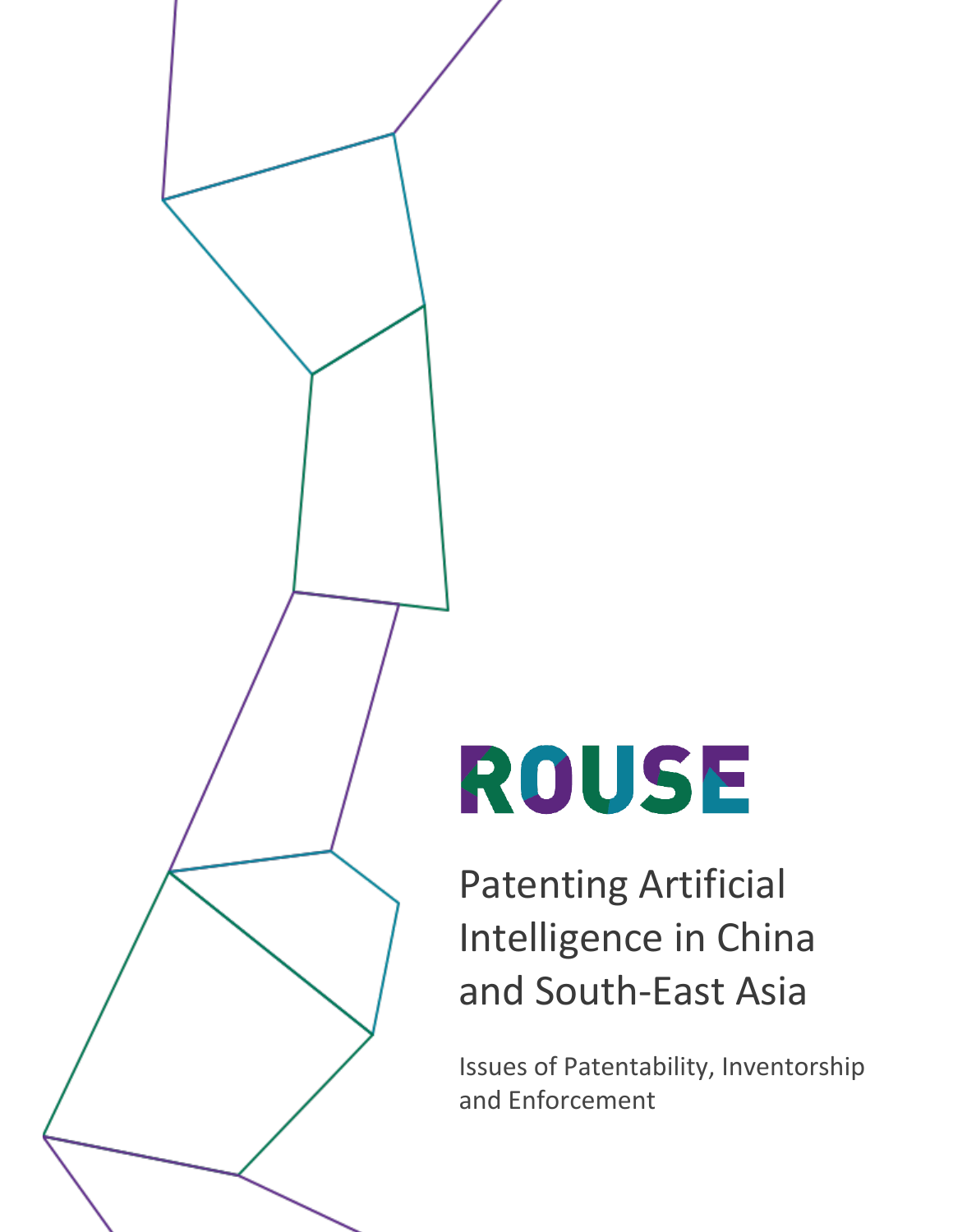# **PATENTING ARTIFICIAL INTELLIGENCE IN CHINA AND SOUTH - EAST ASI A**

## Issues of Patentability, Inventorship and Enforcement

**By Fabrice Mattei, Principal with the contributions received from Kin Wah Chow, Principal (Suryomurcito & Co., Member of the Rouse Network - Indonesia); Yen Wu, Principal (Vietnam); Edmund Baranda, Principal (Baranda & Associates, Member of the Rouse Network - Philippines); Jack Liu, Senior Patent Attorney (Lusheng Law Firm, Member of the Rouse Network - China); Thitiya Lueabrassamee, Patent Agent (Thailand); and Vannary Sokunvannary Tep, IP Consultant (Cambodia).**

Artificial Intelligence ("AI") is part of our everyday lives. It refers to the ability of machines to exhibit humanlike intelligence to solve a problem, drive a car, play chess, recognize images etc. The AI market is expected to grow from USD 21 billion in 2019 to USD 190 billion in 2025, averaging over 50 % growth per year1. It follows that inventions using AI are the desired subject of patent protection from companies investing or developing them. This is particularly true in China and in South-East Asia (ASEAN) where AI is fast booming and new rules and examination guidelines on patenting AI are now flourishing offering new opportunities to applicants of AI inventions. This phenomenon poses new challenges to the traditional paradigm of patentability. Computers already are generating inventions under circumstances in which the computer, rather than a human person, meets the requirements to qualify as an inventor ('computer inventorships')2. This article assesses the patentability of AI related inventions in China and South-East Asia, based on country's legislation, local practice and patent examination guideline where available.

### **Rapid growth of AI in ASEAN and China**

With almost 25,000 AI-related papers have been published by ASEAN countries since 1985, with Malaysia Singapore and Thailand accounting for 86% of the output3, there is now a clear shift from theoretical research to the use of AI in commercial products and services. In a recent survey of companies in Southeast Asia, 37% plan to adopt AI technology in the next five years, especially high-tech, telecom, and financial services companies4. Hong Leong Bank of Malaysia uses IBM Watson to detect customers' emotions by the way they speak on the telephone5. Thai and Malaysian car manufacturer Proton are aiming to introduce Industry 4.0 technologies in their manufacturing plants6. For ASEAN businesses, there are lessons to be learned from China's success in embracing AI especially in terms of government support. China's success in AI is due in no small part

<sup>1</sup> https://www.marketsandmarkets.com/PressReleases/artificial-intelligence.asp

<sup>&</sup>lt;sup>2</sup> Ryan Abbot, I Think, Therefore I Invent: Creative Computers and the Future of Patent Law, Boston College Law Review, Volume 57, Issue 4 pp. 1079-1126. <sup>3</sup> Artificial Intelligence in Southeast Asia, Clarivate Analytics, available at: https://clarivate.com/wp-content/uploads/2018/02/M287-SAR-Industry-Bytes-Artificial-Intelligence\_SellSheetLong\_002.pdf

<sup>4</sup>Sachin Chitturu, Diaan-Yi Lin, Kevin Sneader, Oliver Tonby, Jonathan Woetzel Artificial Intelligence And Southeast Asia's Future, McKinsey Global Institute, 2017 available at

https://www.mckinsey.com/~/media/McKinsey/Featured%20Insights/Artificial%20Intelligence/AI%20and%20SE%20ASIA%20future/Artificial-intelligenceand-Southeast-Asias-future.ashx

<sup>5</sup> https://www.hlb.com.my/en/personal-banking/news-updates/ibm-partners-hlb-to-introduce-cognitive-banking.html

<sup>6</sup> https://theaseanpost.com/article/can-industry-40-revolutionise-manufacturing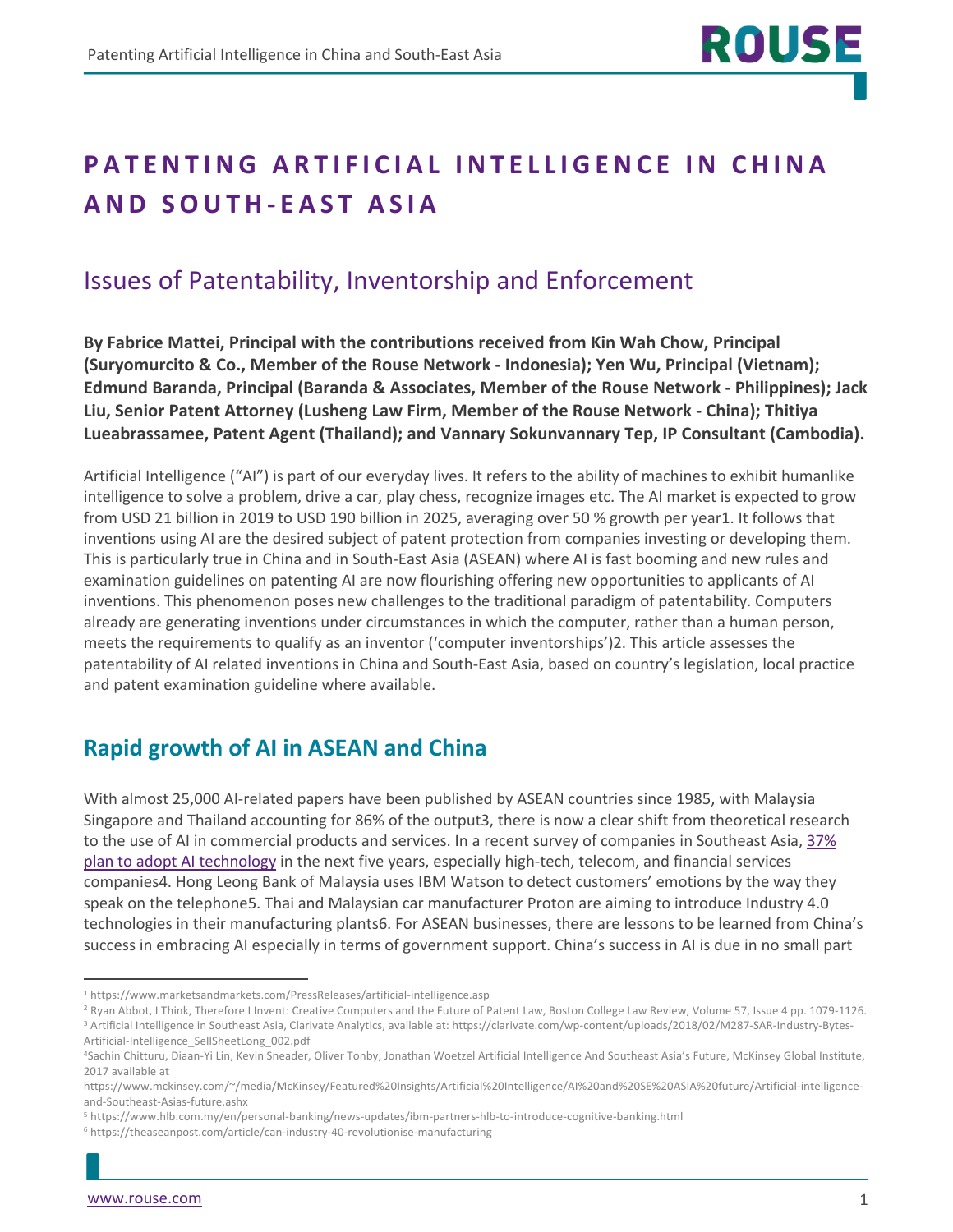

to strong government support. In July 2017, the State Council of China released a roadmap for the country to become a world leader in AI. This plan includes milestones to develop new technology and standards by 2020, major breakthroughs and economic transformation by 2025, and growth of the industry to approximately USD 150 billion by 2030.

### **Patent trends in AI in Asia**

WIPO most recent report on Technology Trends shows that the number of AI related patent applications worldwide rose from 18,995 in 2013 to 55,660 in 20177. Two US companies held the largest AI patent portfolios: IBM (8,290) and Microsoft (5,930) followed by a group of Japanese and Korean consumer electronics companies. Scientific publishing about AI started to increase rapidly about a decade before the rise in patenting. The ratio of scientific papers to inventions has fallen from 8:1 in 2010 to 3:1 in 2016, indicating a clear shift from research to the use of AI in business. The top 500 applicants of AI related patents include 167 universities and public research institutions, most of which are from China, the US and South Korea. Only four are in Europe. 434 companies have been acquired since 1998, with more than half the acquisitions took place in the last three years. Top acquirers are Alphabet, Apple and Microsoft.

The key takeaways from WIPO report, as far as Asia is concerned, are summarized below.



#### **China is home to the number one office for first filings of AI patents**

First patent filings at China's National Intellectual Property office (CNIPA) have grown at an average annual rate of 29% since 2006, and the agency has overtaken the USPTO as the top office for first filings. The Japanese Patent Office is the third most popular, with the top three accounting for 78% of total AI-related patent filings.

*Source: WIPO report on Technology Trends*

<sup>7</sup> WIPO report is available at https://www.wipo.int/publications/en/details.jsp?id=4386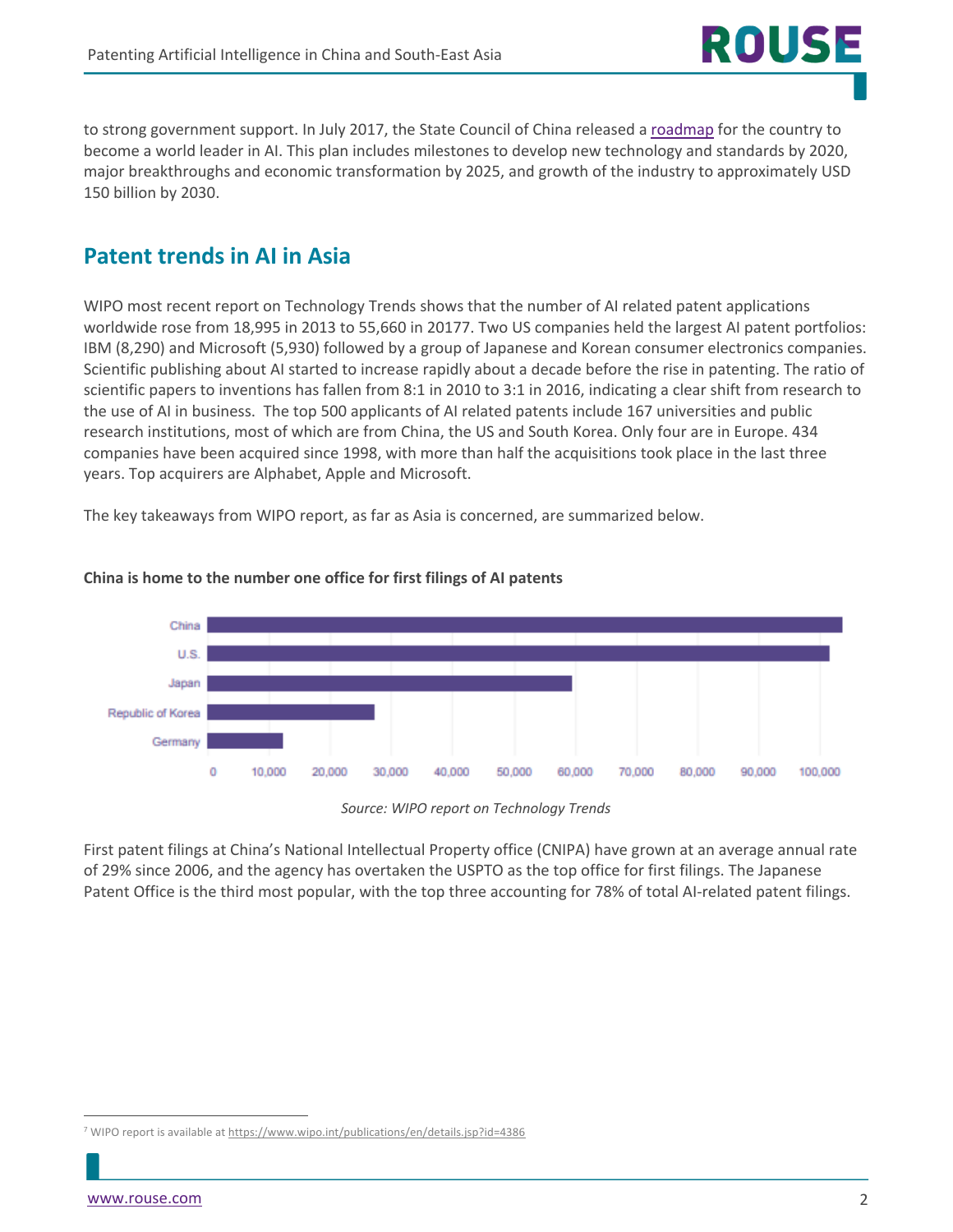#### **Academic institutions of China are among the top 30 patent applicants of AI**



Note: Fujitsu includes PFU; Panasonic includes Sanyo; Alphabet includes Google, Deepmind Technologies, Waymo and X Development; Toyota includes Denso; and Nokia includes Alcatel

Source: WIPO report on Technology Trends

ROUSE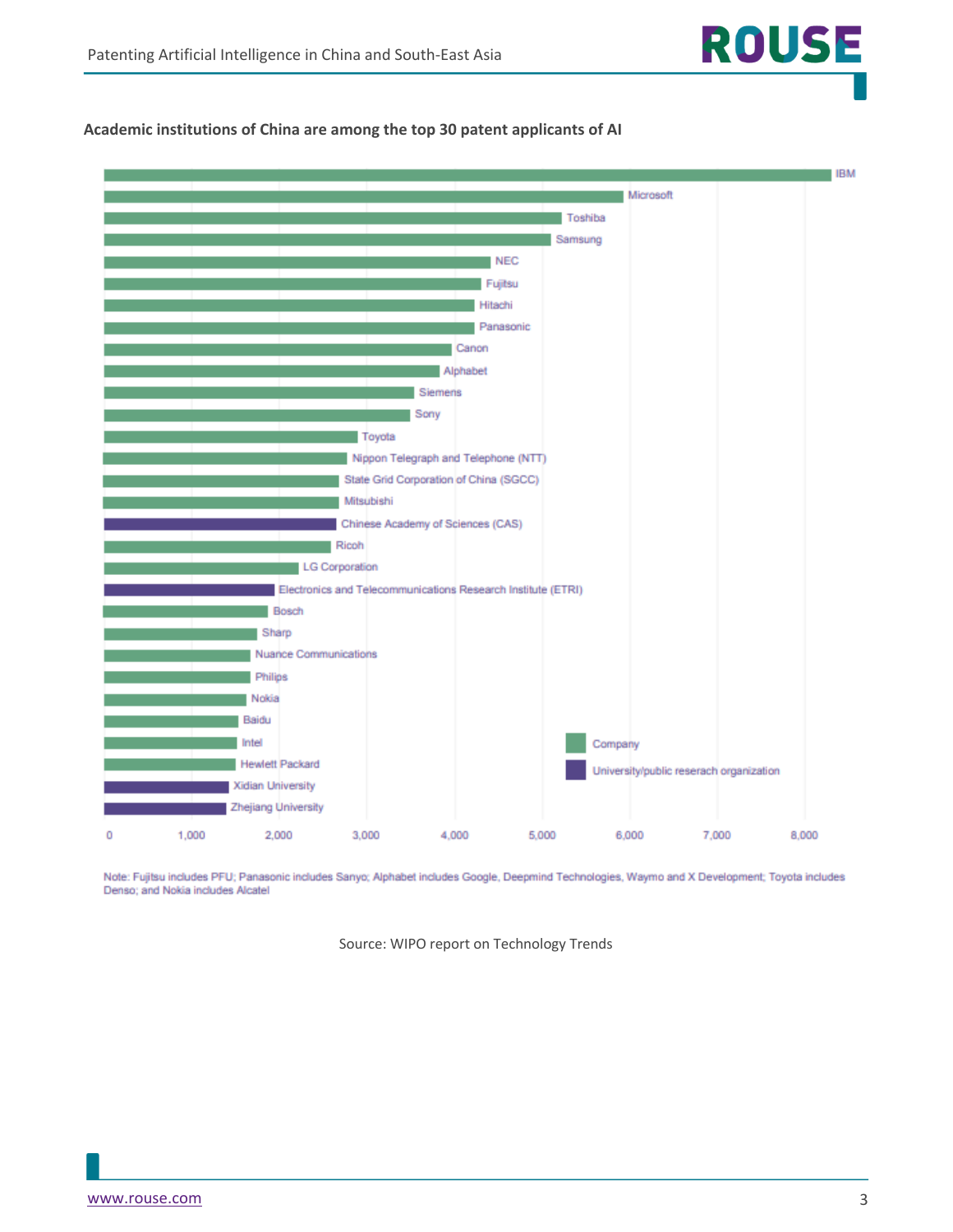

#### **State Grid Corporation of China is in the top 20 list on strong filing levels**

The state-owned electric utility company of China, Grid Corporation of China, increased its AI patent filings by an average of 70% annually from 2013-2016. The company has focused its filings on machine learning techniques associated with life sciences.



*Source: WIPO report on Technology Trends*

#### **Chinese universities and institutes are fast consolidating their position in the AI field**





Chinese Universities and public research organisations represent one-fifth of the top 500 patent applicants, as well as accounting for 17 of the top 20 academic players in AI patenting.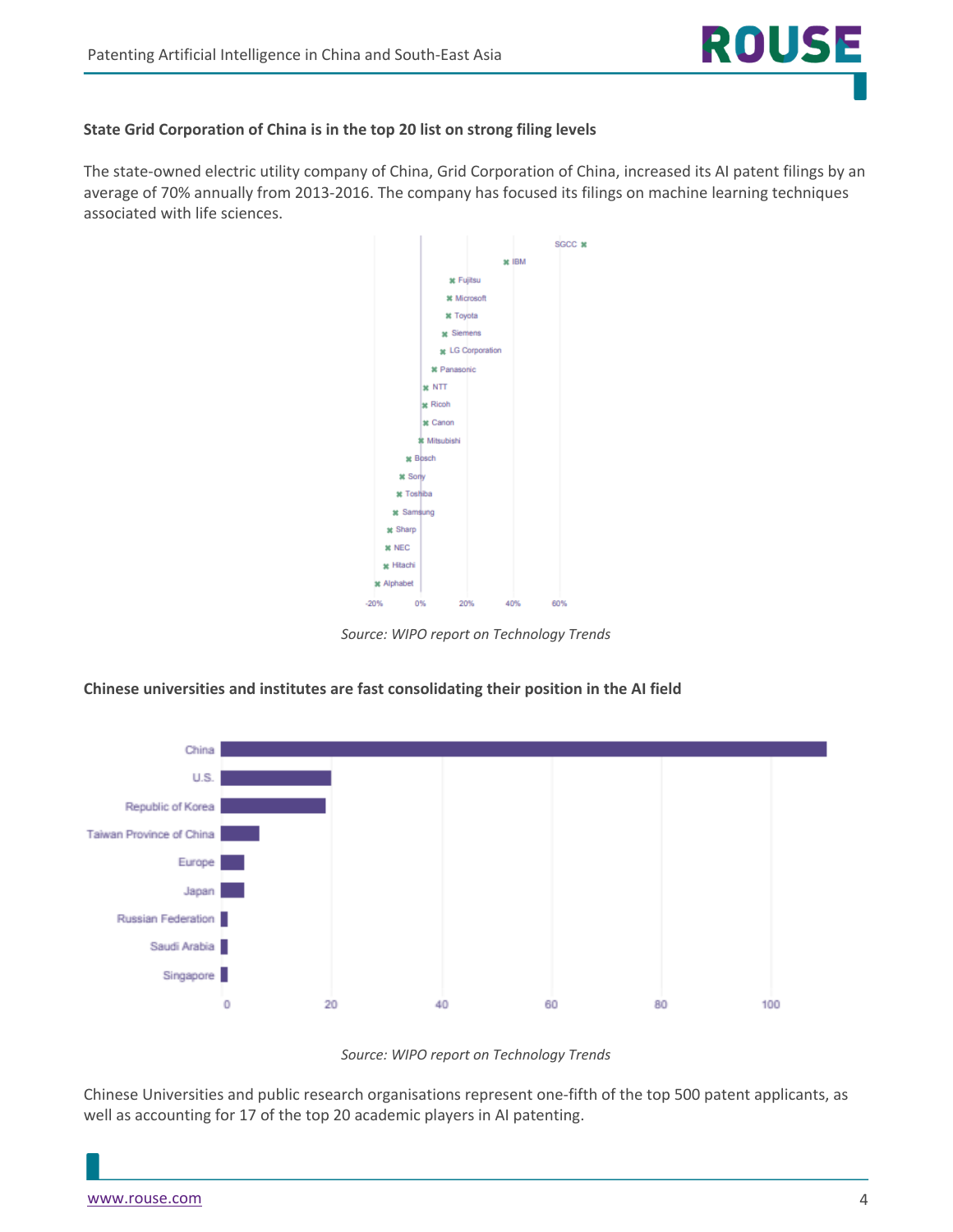#### Laws and examination guidelines on AI related inventions

#### **Patent subject-matter eligibility**

Most countries have provisions in their patent legislation that expressly exclude computer programs or equivalent subject matters from patentability. One of the few ASEAN countries to have gone against this trend are Singapore and to some extend Cambodia.

| <b>Countries</b> | Are computer<br>software/algorithm<br>patentable subject<br>matter? | <b>Legislations</b>                                                                                                                                                                                                                                                                                                                                                                                                                                                                                                                                                                                                                                                                                                                                                                                                                                                                                                                                                                                                                                                                                                                                                                                                                                                                                                                                                                                                                                                                  |
|------------------|---------------------------------------------------------------------|--------------------------------------------------------------------------------------------------------------------------------------------------------------------------------------------------------------------------------------------------------------------------------------------------------------------------------------------------------------------------------------------------------------------------------------------------------------------------------------------------------------------------------------------------------------------------------------------------------------------------------------------------------------------------------------------------------------------------------------------------------------------------------------------------------------------------------------------------------------------------------------------------------------------------------------------------------------------------------------------------------------------------------------------------------------------------------------------------------------------------------------------------------------------------------------------------------------------------------------------------------------------------------------------------------------------------------------------------------------------------------------------------------------------------------------------------------------------------------------|
| <b>Cambodia</b>  | Possible                                                            | Under Article 4 of the 2003 Law on Patents, the following inventions are excluded<br>from patentability (i) discoveries, scientific theories and mathematical methods;<br>(ii) schemes, rules or methods for doing business, performing purely mental acts<br>or playing games. The patentability of computer programs is dealt with under the<br>Regulation for implementation of the Law on Patents and Utility Model<br>Certificates and Industrial Designs of 2007. Rule 44(1) of the Regulation provides<br>that the following shall be recognized as inventions [] "(b) product inventions<br>consisting of elements of a computer-implemented invention, including in<br>particular: - machine-readable computer program codes stored on a tangible<br>medium such as a floppy disk, computer hard drive or computer memory; and - a<br>general purpose computer whose novelty over the prior art arises primarily due<br>to its combination with a specific computer program". Rule 44(2) states that<br>'applicants who have filed patent applications for computer programs and<br>computer-related inventions listed in [Rule 44] paragraph (1) shall be considered<br>as having waived from their right of seeking copyright protection, if available,<br>under article 10(1) of TRIPS Agreement.                                                                                                                                                                        |
| <b>China</b>     | <b>No</b>                                                           | Article 2 of the Patent Law of 2008 defines an invention as 'a new technical<br>solution put forward for a product, method or the improvement thereof'. The<br>Implementing Regulation defines an invention as a "new technical solution<br>relating to a product, a process, or improvement thereof". This has been taken to<br>mean that 'technical nature' is a prerequisite for a patent.<br>Article 25 provides that scientific discoveries, as well as rules and methods for<br>mental activities are not patentable.<br>The 2006 Examination Guidelines states that the followings are considered to be<br>the rules and methods for mental activities under Art. 25.1(2) of the Patent Law<br>and are excluded from patentability "pure rules and methods for mental<br>activities, such as a computer program relating only to an algorithm or rule for<br>mathematical computing rules, or computer programs per se, or computer<br>programs recorded in mediums, or rules or methods for games". If a claim is<br>defined by rules and methods for mental activities in the whole contents, it shall<br>not be granted a patent right.<br>The Guidelines explain that the following categories fall into this exclusion:<br>"methods of examining patent applications; methods of managing organization;<br>traffic rules; methods of deduction; rules of classifying books; rules of editing<br>calendar; operating instructions; grammar; computer languages; short-cut |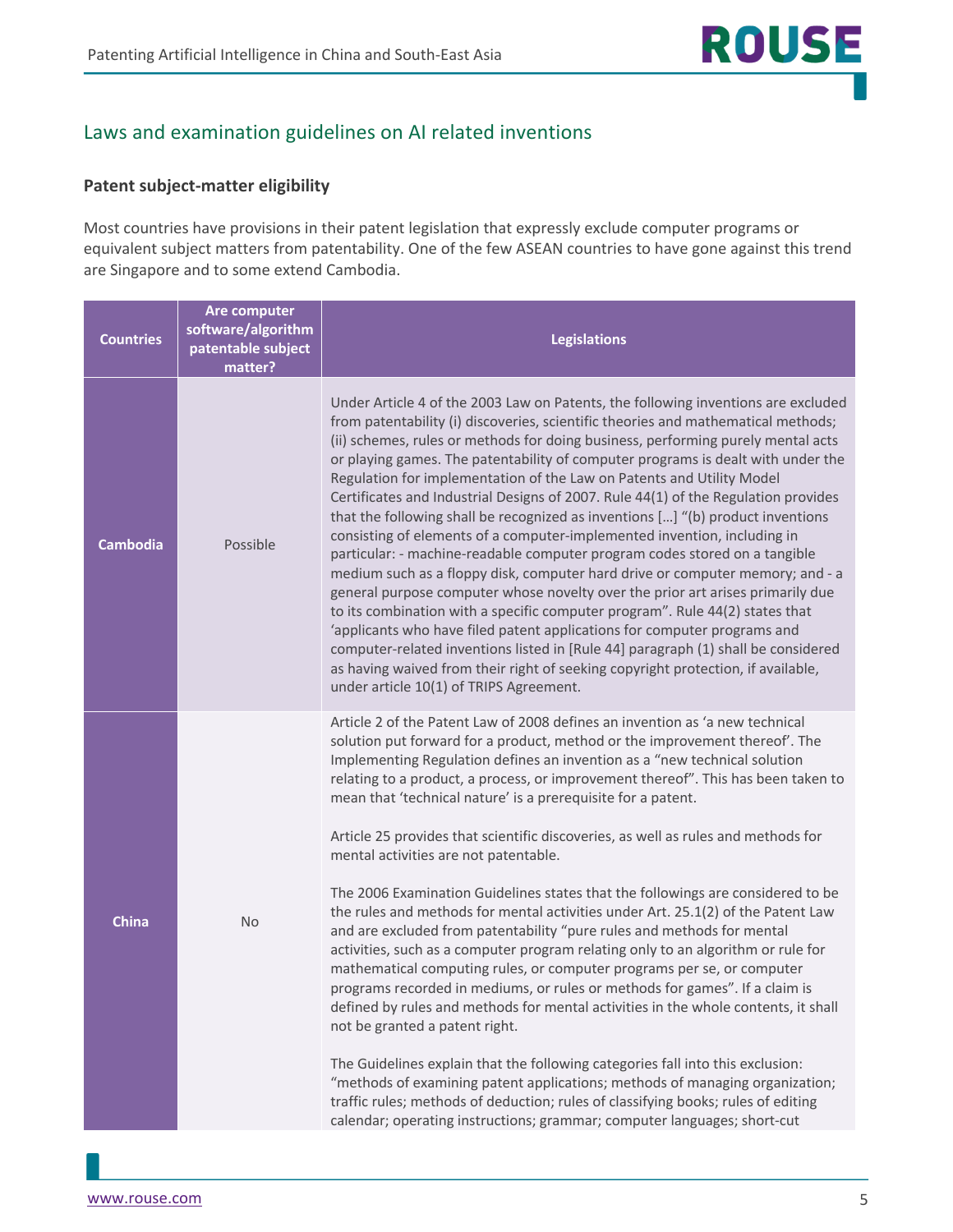# **ROUSE**

|                    |           | arithmetic methods; mathematical theories and methods of conversion; methods<br>of psychological test; methods of teaching; methods of games; methods of<br>statistics; music books, food recipes or chess manuals; methods of keeping<br>fitness; methods of disease survey; methods of presenting information; and<br>computer programs per se".                                                                                                                                                                                                                                                                                                                                                                                                                                                                                                                                                                                                                                                                                                |
|--------------------|-----------|---------------------------------------------------------------------------------------------------------------------------------------------------------------------------------------------------------------------------------------------------------------------------------------------------------------------------------------------------------------------------------------------------------------------------------------------------------------------------------------------------------------------------------------------------------------------------------------------------------------------------------------------------------------------------------------------------------------------------------------------------------------------------------------------------------------------------------------------------------------------------------------------------------------------------------------------------------------------------------------------------------------------------------------------------|
| <b>Indonesia</b>   | <b>No</b> | According to Article 4 (d) & Article 9 (c) of the Patent Law 2016 "an invention<br>shall exclude []<br>(d) rules and methods only containing a computer program";<br>"An unpatentable Invention shall include: (c) any theory and method in the field<br>of science and mathematics".                                                                                                                                                                                                                                                                                                                                                                                                                                                                                                                                                                                                                                                                                                                                                             |
| <b>Malaysia</b>    | No        | Although the Patents Act of 1983 does not contain any specific provisions for<br>software, there are general requirements that are pertinent. Section 12(1) of the<br>Patents Act provides that 'an invention means an idea of an inventor which<br>permits in practice the solution to a specific problem in the field of technology'.<br>This is qualified by section 13(1) of the same Act which provides that the<br>following inventions are not patentable: discoveries, scientific theories and<br>mathematical methods; schemes, rules or methods for doing business,<br>performing purely mental acts or playing games.<br>the Patent Examination Guidelines of 2011 indicate that the exclusions from<br>patentability under Section 13(1) "should be regarded as applying only to the<br>extent to which the application relates to the excluded subject-matter as such".<br>Furthermore, the Guidelines state "A computer programme claimed by itself or<br>as a record on a carrier is not patentable, irrespective of its content". |
| <b>Philippines</b> | <b>No</b> | Section 22 of the IP Code - Non-Patentable Inventions - specifically excludes from<br>patentable subject matter:<br>"22.1 Discoveries, scientific theories and mathematical methods, xxx;<br>22.2 Schemes, rules and methods of performing mental acts, playing games or<br>doing business, and programs for computers".                                                                                                                                                                                                                                                                                                                                                                                                                                                                                                                                                                                                                                                                                                                          |
| <b>Singapore</b>   | Possible  | The Patent Act was amended in 1995 to delete Section 13(2) of the Patents Act<br>1994 [UK Patents 1977, Section 1(2)] which declared that certain subject matter<br>such as "a scheme, rule or method for performing a mental act, playing a game or<br>doing business, or a program for a computer", are not inventions for the<br>purposes of the Act and are therefore not patentable. Business methods and<br>computer implemented inventions are therefore patentable subject matters<br>under certain conditions.                                                                                                                                                                                                                                                                                                                                                                                                                                                                                                                           |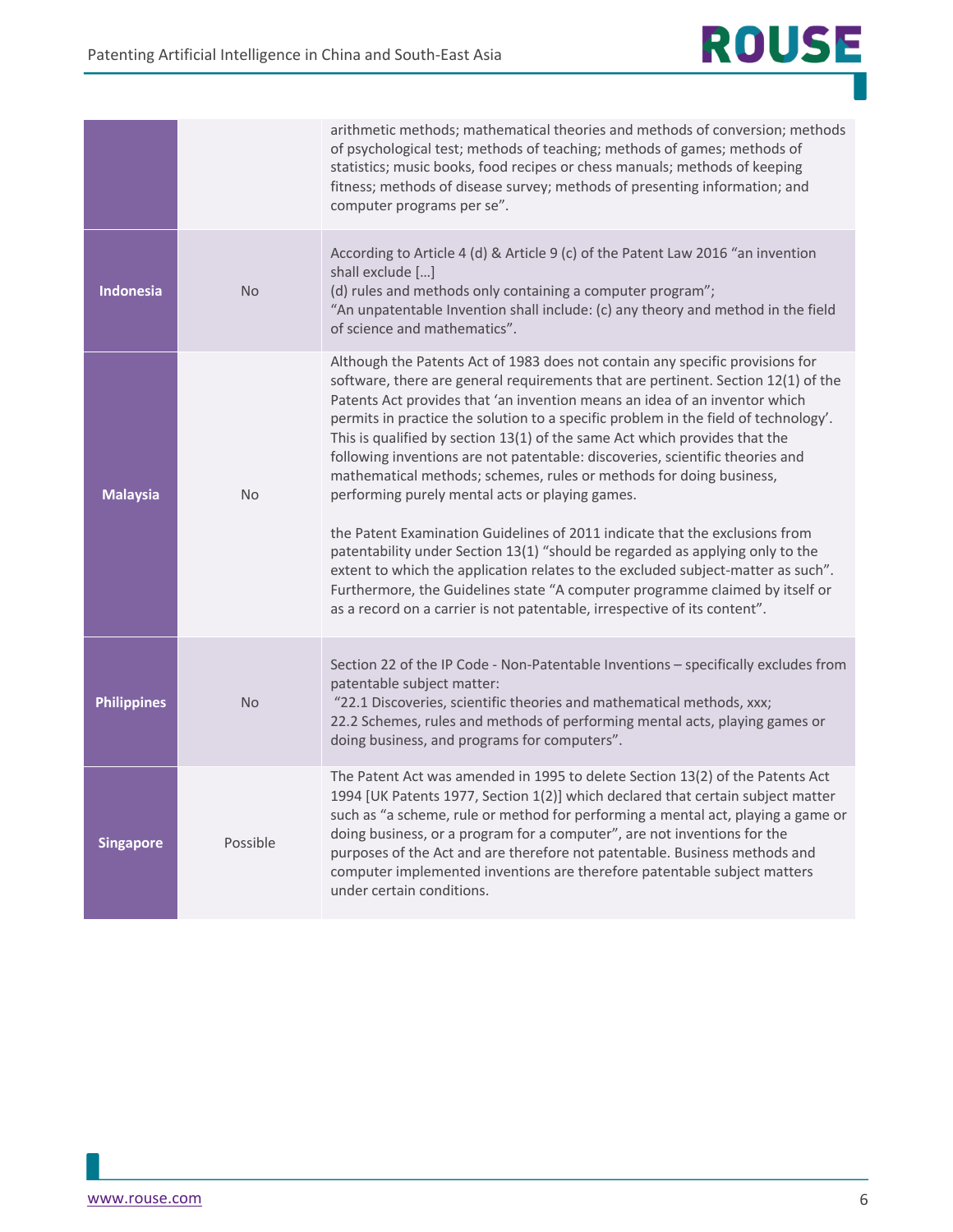#### **Thailand** No According to Section 9(3) of the Thai Patent Act B.E. 2522 (1979) as amended, "data systems for an operation of a computer (computer program)" are nonpatentable subject matter. According to Section 9(2) of the same Act, "scientific or mathematical rules or theories" are also non-patentable subject matter. The exclusion of computer software and mathematical method is broad since it is not qualified or limited to computer program or mathematical method "as such". Business method There is no explicit exclusion from patentability for business methods However, most applications are rejected on the basis that a business method is an abstract idea, not an invention according to Section 3 of the Thai Patent Act "invention means any innovation or invention which creates a new product or process, or any improvement of a known product or process". According to the draft amendments to the Thai Patent Act, business method is a non-patentable subject matter. **Vietnam** No Clauses 1, 2 and 3 of Article 59 of the Law on Intellectual Property (issued in 2005 and amended/supplemented in 2009 and 2019) (IP Law) state that mathematical methods; methods for doing business; methods for playing games, computer programs, and presentations of information are unpatentable subject-matter.

In recent years, some of the surveyed countries have issued examination guidelines covering the patentability of AI, CII/CDI and/or software showing the level of responsiveness from the Patent Offices. Philippines, Singapore followed by Malaysia and China are leading the way.

| <b>Countries</b>   | <b>Patent Examination Guidelines on AI/CII/CDI/software</b>                                                             |
|--------------------|-------------------------------------------------------------------------------------------------------------------------|
| Cambodia           | <b>No</b>                                                                                                               |
| <b>China</b>       | Partially covering AI related inventions through the<br>2006 Patent Examination Guideline                               |
| <b>Indonesia</b>   | <b>No</b>                                                                                                               |
| <b>Malaysia</b>    | Partially covering AI related inventions through the<br>Guidelines for Patent Examination of October 2011               |
| <b>Philippines</b> | Yes<br>Philippine ICT/CII Examination Standard (from the ICT and CII Guide issued by IPOPHL)                            |
| <b>Singapore</b>   | Yes<br>Accelerated Initiative for an Artificial Intelligence programme of 2019                                          |
| <b>Thailand</b>    | Partially covering AI related inventions through the<br>Examination Manual for Patent and Petty Patent B.E. 2562 (2019) |
| <b>Vietnam</b>     | Partially covering AI related inventions through the<br>Guidelines for Examination of Patent Applications               |

ROUSI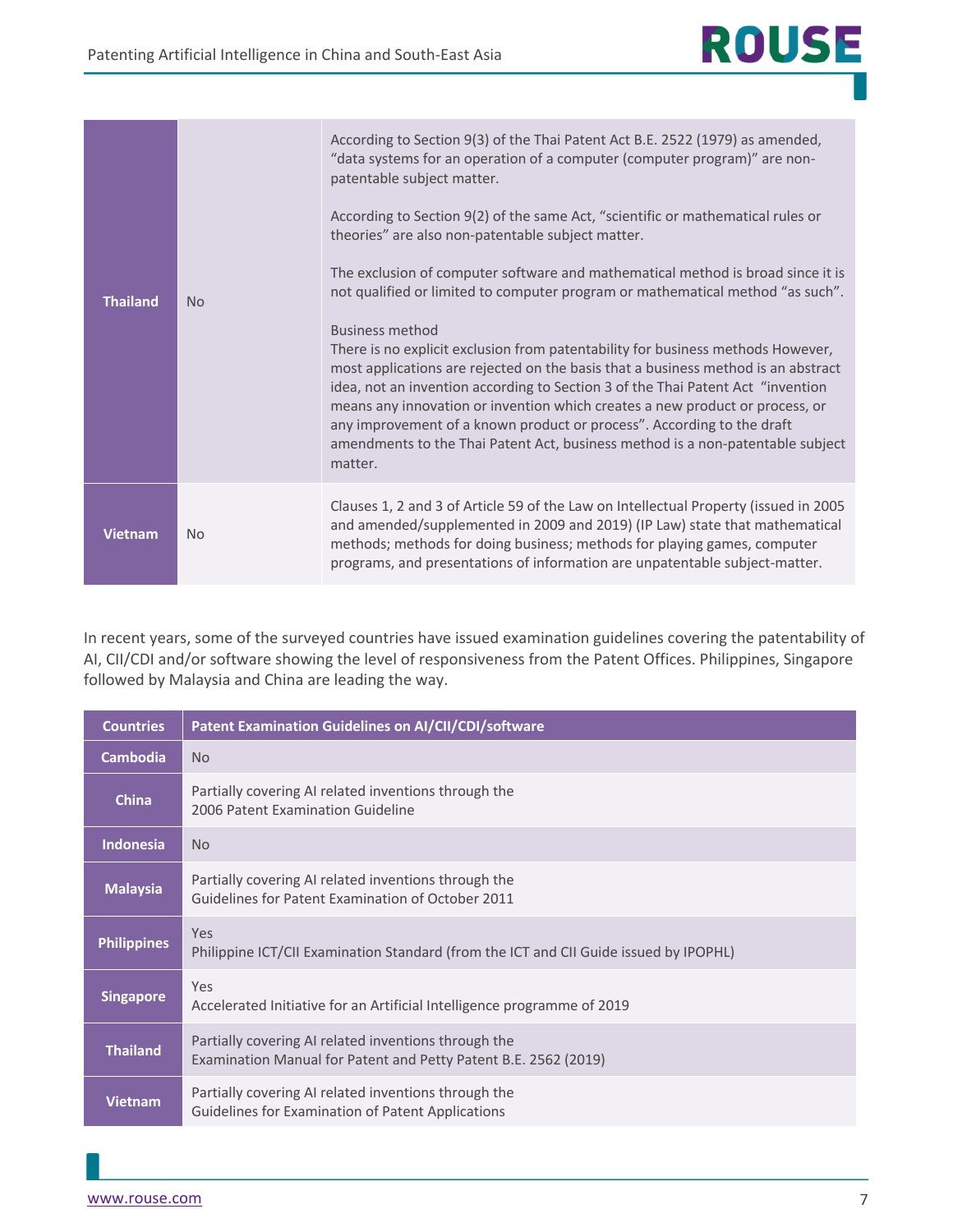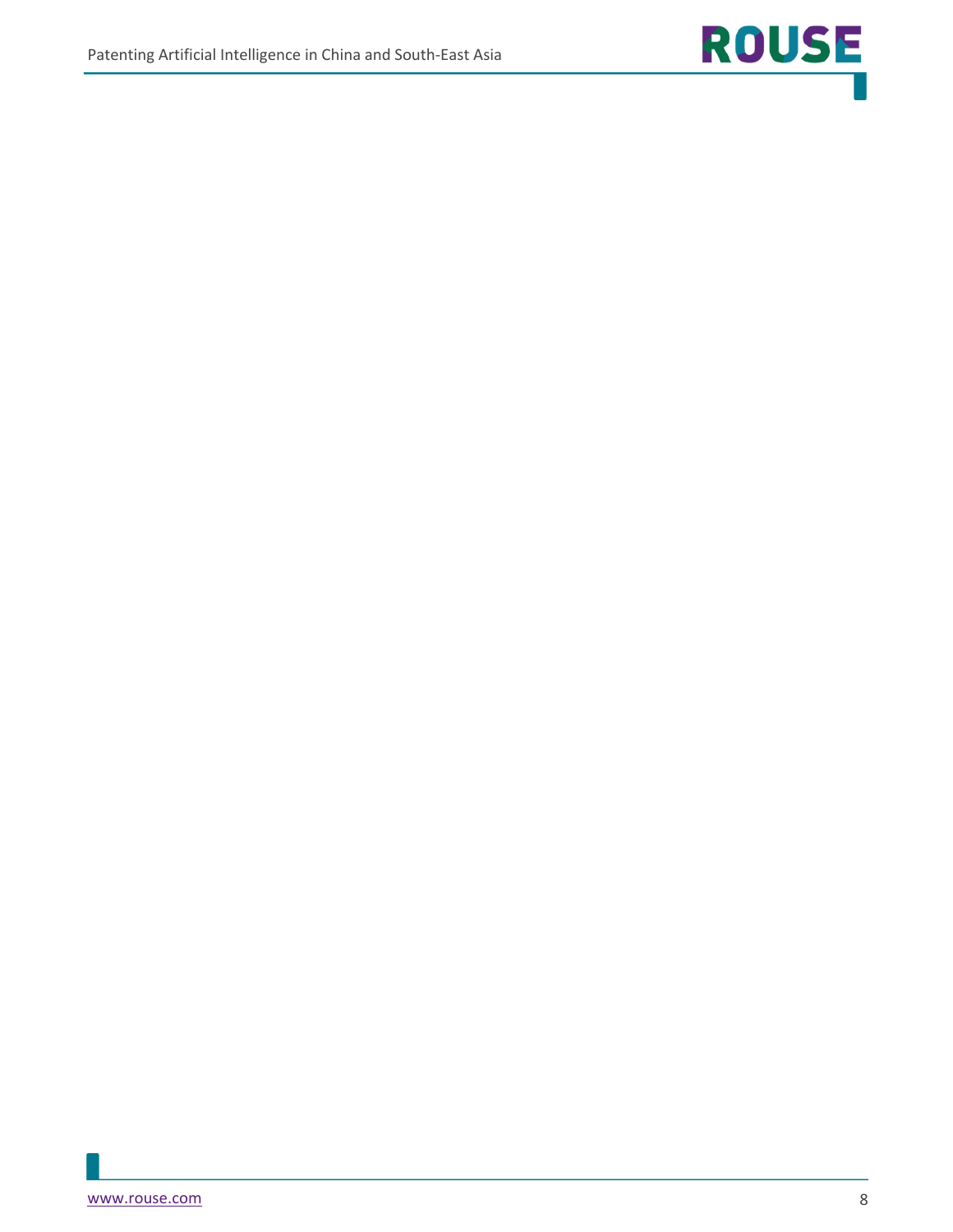In the surveyed countries that exclude computer programs from patentability, can such programs be patentable when they form part of a wider patentable invention (e.g. a software to control an X-ray machine)?

| <b>Countries</b>   | Can computer<br>software or algorithm<br>form part of a wider<br>patentable invention? | <b>Legislations</b>                                                                                                                                                                                                                                                                                                                                                                                                                                                                                                                                                                                                                                                                                                                                                                                                                                                                                                                                      |
|--------------------|----------------------------------------------------------------------------------------|----------------------------------------------------------------------------------------------------------------------------------------------------------------------------------------------------------------------------------------------------------------------------------------------------------------------------------------------------------------------------------------------------------------------------------------------------------------------------------------------------------------------------------------------------------------------------------------------------------------------------------------------------------------------------------------------------------------------------------------------------------------------------------------------------------------------------------------------------------------------------------------------------------------------------------------------------------|
| <b>China</b>       | Yes                                                                                    | While computer programs "per se" may not be patentable, it is possible for<br>an invention that incorporates a computer program to be patentable<br>subject matter. The 2006 Examination Guidelines stipulate that a computer<br>program may be patentable if 'the combination of software and hardware<br>as a whole can really improve prior art, bring about technical results, and<br>constitute a complete technical solution'.<br>Following Article 2 of the Patent Law and Rule 21 of the Implementing<br>Regulations, an application relating to a computer program is only the<br>subject matter of patent protection if it constitutes a technical solution. To<br>satisfy this requirement, the application must: (i)solve technical problems<br>(ii) use technical measures, and (iii) be capable of producing a technical<br>effect. An application will only constitute a technical solution when it<br>meets all three of these criteria. |
| Indonesia          | Yes                                                                                    | If the computer program is claimed as part of a system interacting with<br>hardware, it may be patentable. In elucidation of Patent Law no 13/2016,<br>Article 4(d) states "a patent may be given to a program as long as it<br>involves characters having technical effect and a function to solve a<br>tangible or intangible problem".                                                                                                                                                                                                                                                                                                                                                                                                                                                                                                                                                                                                                |
| <b>Malaysia</b>    | Yes                                                                                    | According to the Patent Examination Guidelines of 2011, a computer<br>programme claimed by itself or as a record on a carrier is not patentable,<br>irrespective of its content. If, however, the subject-matter as claimed<br>makes a technical<br>contribution to the prior art, patentability should not be denied merely<br>on the ground that a computer programme is involved in its<br>implementation. This means, for example, that programme-controlled<br>machines and programme-controlled manufacturing and control<br>processes should be regarded as patentable subject-matter. It<br>follows also that, where the claimed subject-matter is concerned only<br>with the programme-controlled internal working of a known computer,<br>the subject-matter could be patentable if it provides a technical effect.                                                                                                                            |
| <b>Philippines</b> | Yes                                                                                    | A claim directed to a computer program 'per se' is an ineligible subject<br>matter under Section 22 of the IP Code. To fall within categories of<br>patentable inventions under Section 21 of the IP Code a claim directed to a<br>computer program should be drafted in manner wherein the program<br>instructions are (e.g. embodied in a tangible computer readable recording<br>medium/data carrier) cooperatively working with a programmable<br>device/hardware.                                                                                                                                                                                                                                                                                                                                                                                                                                                                                   |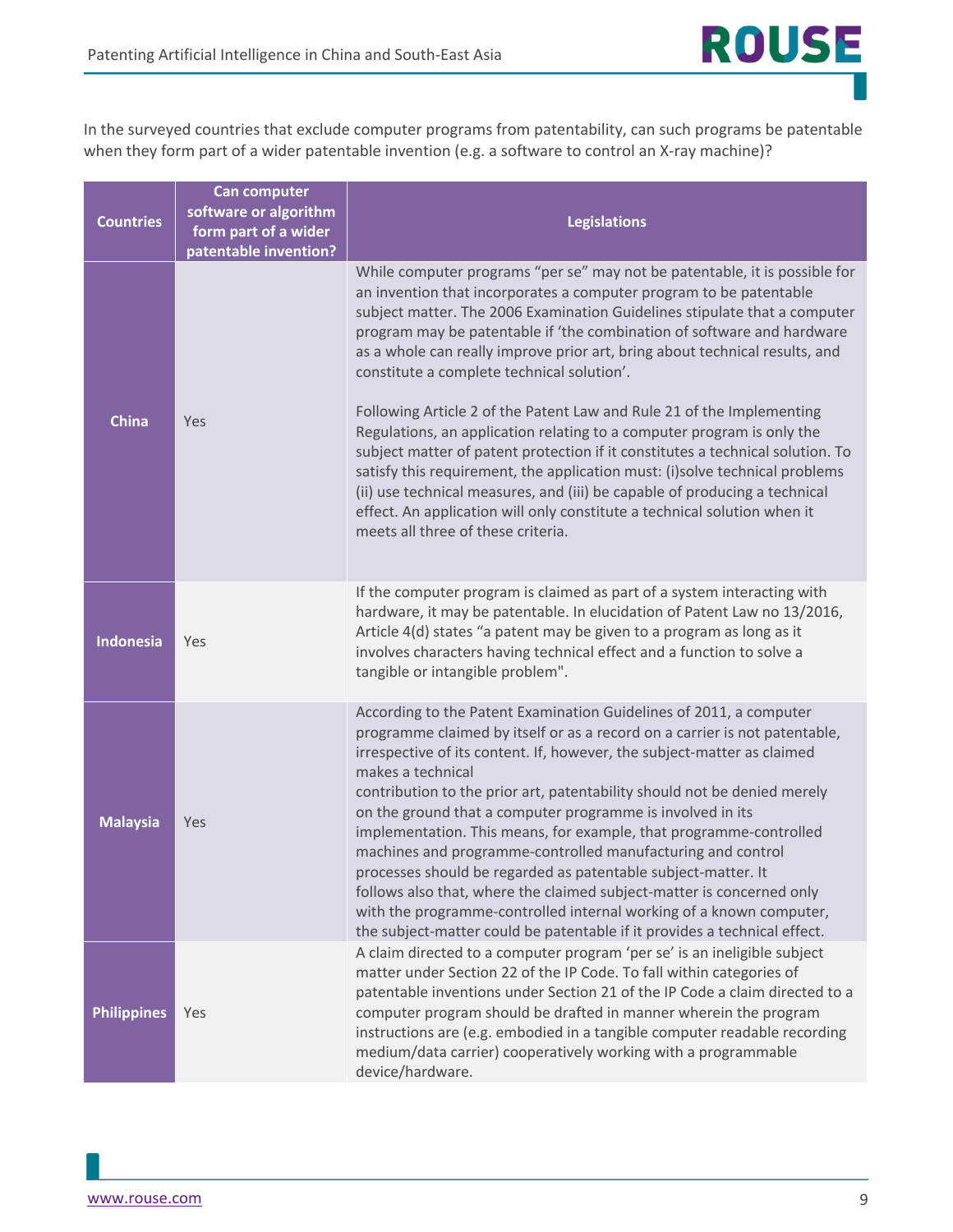# **ROUSE**

| <b>Thailand</b> | Yes | Given that the exclusion of computer programs is not qualified or limited to<br>computer programs "as such", questions have arisen as to whether section<br>9(3) also excludes computer related inventions. Commentators have<br>suggested that it does not. It appears that while computer programs per se<br>are excluded, that software-related inventions (such as a business method<br>implemented in a computer) are considered as patentable subject matter.                                                                                                                                                                                                                                                                                                                                                                                                                                                                                                                                                                                                                                                                                                                                                                |
|-----------------|-----|------------------------------------------------------------------------------------------------------------------------------------------------------------------------------------------------------------------------------------------------------------------------------------------------------------------------------------------------------------------------------------------------------------------------------------------------------------------------------------------------------------------------------------------------------------------------------------------------------------------------------------------------------------------------------------------------------------------------------------------------------------------------------------------------------------------------------------------------------------------------------------------------------------------------------------------------------------------------------------------------------------------------------------------------------------------------------------------------------------------------------------------------------------------------------------------------------------------------------------|
| <b>Vietnam</b>  | Yes | According to the Guidelines for examination of patent applications issued<br>by Intellectual Property Office of Vietnam ("IP Vietnam") (the "Guidelines")<br>a computer program, and an invention relating to computer program, is<br>patentable if the claimed subject-matter has a "technical character" and is<br>a technical solution for resolving a technical problem by technical means to<br>create a technical effect. There is no specific guidance on "algorithm" in the<br>Guidelines like computer program. However, algorithms are per se of the<br>mathematical nature, therefore, the Guidelines should also apply to<br>algorithm. Specifically, the Guidelines provides that "method for quick<br>calculation of division is not patentable, however, calculating apparatus<br>designed for implementing such method can be patentable. Method for<br>calculation to design electrical filters is not patentable, however, the<br>electrical filters designed by such method is patentable". For example, the<br>following claim has been accepted by the Patent office "Decoder for<br>decoding a video from a data stream into which syntax elements are coded<br>using binarizations of the syntax elements". |

In conclusion, a computer program/algorithm may be eligible for patent protection in isolation in some countries or if it is used as part of an invention that provides a "technical effect" outside of the algorithm itself. Below are two examples of software with and without a technical effect.

| Software with a technical effect                                                                                                           | Software without a technical effect                                                                                                                                                                                |
|--------------------------------------------------------------------------------------------------------------------------------------------|--------------------------------------------------------------------------------------------------------------------------------------------------------------------------------------------------------------------|
| The classification of digital images, videos, audio or<br>speech signals based on specific features (e.g. pixel<br>attributes for images). | The classification of text documents solely in respect of their<br>textual content. The reason for this is that such classification is<br>considered to have simply a linguistic (and not "technical")<br>purpose. |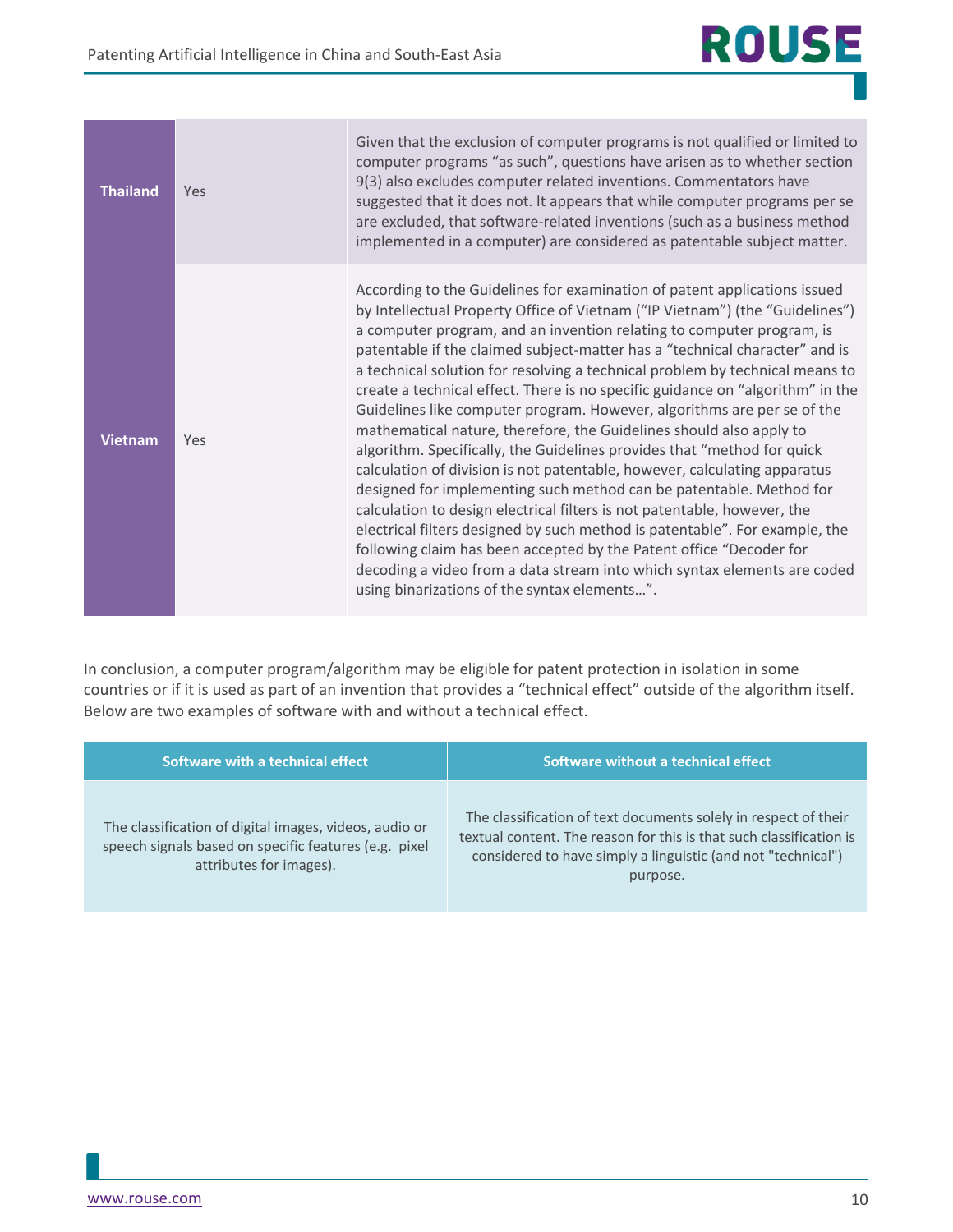

#### **Examples of granted AI related inventions**

#### Indonesia

| <b>Application No.</b> | <b>Title</b>                                                                                                                                                                                                                | <b>Applicant</b>                 |
|------------------------|-----------------------------------------------------------------------------------------------------------------------------------------------------------------------------------------------------------------------------|----------------------------------|
| P00201503398           | Suatu Sistem Untuk Kontrol Lalu Lintas Pintar<br>Artificial Intelligence Traffic Detection System                                                                                                                           | Sena Letrik (M) Sdn.<br>Bhd.     |
| SID201706112           | Metode Pengendalian Manipulator Paralel Diskrit Berbasis<br>Kecerdasan Buatan<br>Methods Of Discrete Parallel Manipulator Based On Artificial<br>Intelligence                                                               | Universitas Kristen<br>Petra     |
| S00201703160           | Metode Publikasi Cetak Dengan Konten Custom Berbasis<br>Komunikasi Jarak Dekat Dan Kecerdasan Buatan<br>Method Of Print Publication With Custom Content Based On Near<br>Distance Communication And Artificial Intelligence | Pt. Aplikasi Solusi<br>Teknologi |

#### Philippines

| <b>Application No</b>    | <b>Applicant</b>             | <b>Title</b>                                                                                                                                  |
|--------------------------|------------------------------|-----------------------------------------------------------------------------------------------------------------------------------------------|
| 1/2015/502595 2014.05.21 | Playground Co., Ltd          | Electronic Ticket System And Program                                                                                                          |
| 1/2015/502225 2014.03.13 | Aft Co., Ltd. And Aideal Inc | Foreign Exchange Transaction Apparatus, Foreign<br>Exchange Transaction System, Transmission/Reception<br>Method And Computer Readable Medium |
| 1/2015/501749 2014.01.15 | Keycafe Inc.                 | Methods And Systems For Management Of Key<br>Exchanges                                                                                        |

#### Thailand

| No.                     | <b>Grant No.</b> | <b>Applicant</b>                                                | <b>Title of invention</b>                                                                                          |
|-------------------------|------------------|-----------------------------------------------------------------|--------------------------------------------------------------------------------------------------------------------|
| 1                       | 7205             | National Science and<br><b>Technology Development</b><br>Agency | Process for classifying diseases in orchid<br>(Dendrobium) using a system to support<br>decision                   |
| $ 2\rangle$             | 13408            | MediTech Solutions Co., Ltd.                                    | System to send commands to a computer by<br>tracking movements of eyes staring at a point<br>on computer's monitor |
| $\overline{\mathbf{3}}$ | 68122            | Hitachi Ltd.                                                    | Data cooperation support system and data<br>cooperation support method                                             |
| 4                       | 62935            | Tencent Technology (Shenzhen)<br>Company Limited                | Friend recommendation method, apparatus<br>and storage medium                                                      |
| 5                       | 70580            | <b>IBM</b>                                                      | Facilitating communication between isolated<br>memory spaces of a communications<br>environment                    |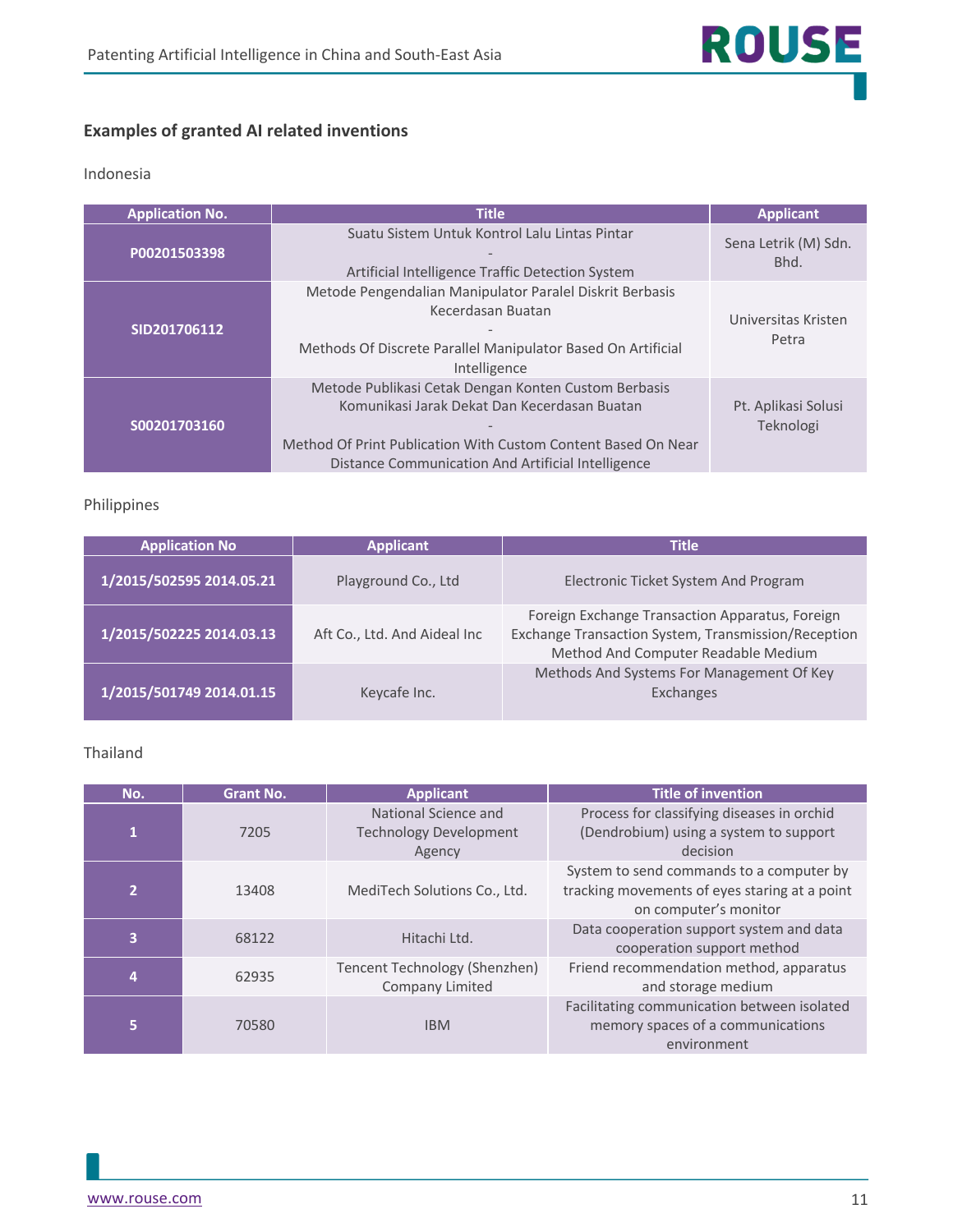

| No. | <b>Grant No.</b> | <b>Applicant</b>                                        | <b>Title of invention</b>                                                            |
|-----|------------------|---------------------------------------------------------|--------------------------------------------------------------------------------------|
| 1   | 1-0013620-000    | <b>Tencent Technology</b><br>(Shenzhen) Company Limited | Method And Device For Recognizing Picture                                            |
| G). | 1-0013998-000    | Oath Inc.                                               | Method And Apparatus For Utilizing Social<br>Network Information For Showing Reviews |
| 3   | 1-0018781-000    | Yewon Communication Co.,<br>Ltd.                        | Device And Method For Automatically<br>Identifying A Qr Code                         |
|     | 1-0017424-000    | Playground Co., Ltd.                                    | <b>Electronic Ticket System</b>                                                      |

Vietnam

#### 3.2. inventorship of AI related inventions

Computers have been autonomously creating inventions since the 20th century. In 1994, Stephen Thaler, a pioneer in the area of AI and the inventor of the "Creativity Machine", US Patent 5,659,666, titled "Device for the autonomous generation of useful information"8 defines his invention as "the closest yet to emulating the fundamental mechanisms responsible for idea formation"9. The "Creativity Machine" can generate new ideas through the use of a software known as artificial neural networks - a collection of on/off switches that automatically connect themselves to form software free from human intervention. Although Dr. Thaler is listed as the patent's inventor, he states that the "Creativity Machine" invented the patent's subject matter (the "Creativity Machine's Patent")10. Another computer inventor was the "Invention Machine", US Patent 6847851 titled "Apparatus for improved general-purpose PID and non-PID controllers"11 which used genetic programming to evolve its own software. The "Invention Machine" produced an antenna that was used by NASA, and devised a method of improving factory efficiency, for which it became the second non-human inventor to create patented subject matter. More recently, Google's Neural Machine Translation ("NMT") system was reported to have developed its own internal language to represent the concepts it uses to translate other languages12.

The evidence reveals that the technology can function with its own independent mind. AI having capacity to invent has major implications for patents inventorships and ownerships. Should then machine or computer be acknowledged as inventors? Could computers replace the hypothetical Person Skilled in the Art ("PSA"), that courts use to judge inventiveness? With the WIPO defining Intellectual Property as "creations of the mind, such as inventions", creative computers may require a rethinking of the baseline standard for inventiveness, and potentially of the entire patent system. The definition of "mind" in this context is then challenged; whether a human mind or a machine mind?

If the Patent Offices and courts determine that patent protection will be granted to an AI related invention, who should be awarded inventorship for AI-generated inventions? Can a company, computer or machine be named as inventors? Currently, none of the surveyed countries' patent laws allow them to be named as inventors.

<sup>8</sup> https://patents.google.com/patent/US5659666A/en

<sup>9</sup> See What Is the Ultimate Idea?, IMAGINATION ENGINES INC., http://www.imagination-engines.

com [https://perma.cc/P877-F33B] (last visited Jan. 25, 2016).

<sup>10</sup> See Patent Listing, IMAGINATION ENGINES INC., http://imagination-engines.com/iei\_ip.php

<sup>[</sup>https://perma.cc/N79N-NWEF] (last visited Jan. 25, 2016)

<sup>11</sup> https://patents.google.com/patent/US6847851B1/en

<sup>12</sup> https://ai.google/research/pubs/pub45610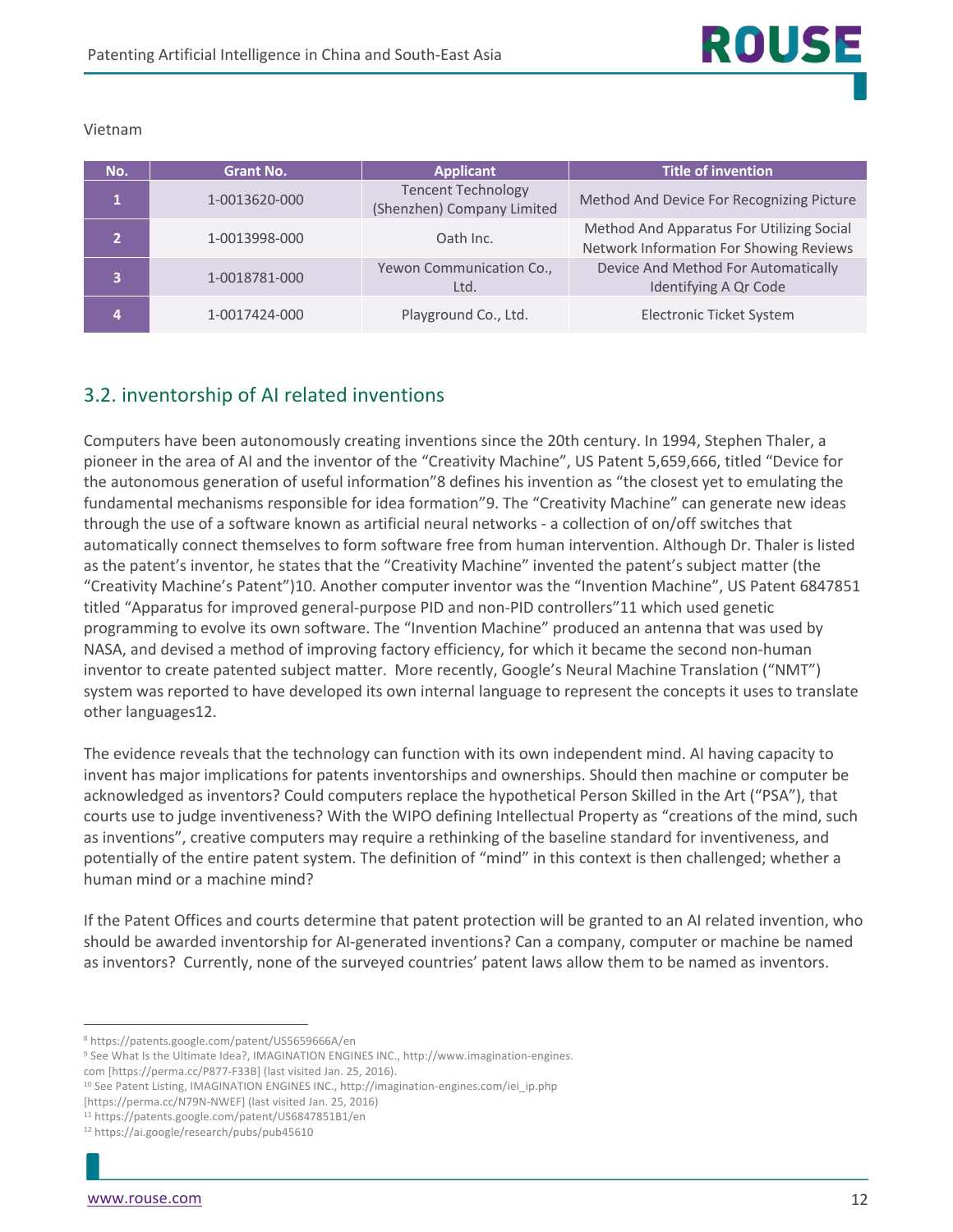

Statutory language requiring inventors to be individuals and judicial characterization of invention as a "mental act" present barriers to computer inventorship.

If a company or machine can't be recognized as inventor, then who should then be named as inventor? In contemporary science, computer hardware is required to run the software. One could argue that the hardware is doing the heavy lifting, but the software is engaging in the creative process. For that matter, there may be cases where it's difficult to separate hardware from software. Hardware and software developers should then be co-inventors of AI related inventions? What about experts who provide the data set with known values or otherwise provide input into the development of the AI, and/or those who reviewed the data results? Also, who should be the PSA, a legal fiction who is presumed to know of all the prior art (what came before an invention) in a particular field? AI related inventions suggest a need to have a group of persons to be recognized as a PSA (e.g. hardware, software developers and expert in collecting and reviewing data). This would make it more challenging for inventions to be held nonobvious, particularly in the case of inventions that combine existing elements in a new configuration.

| <b>Countries</b>   | Is co-inventorships of<br>an invention between<br>software, hardware<br>developers and data<br>collectors possible? | Who will be the Person Skilled in the Art ('PSA')?                                                                                                                                                                                                                                                         |
|--------------------|---------------------------------------------------------------------------------------------------------------------|------------------------------------------------------------------------------------------------------------------------------------------------------------------------------------------------------------------------------------------------------------------------------------------------------------|
| <b>Cambodia</b>    | Yes                                                                                                                 | An individual or a group of persons could be recognized as the PSA.                                                                                                                                                                                                                                        |
| <b>China</b>       | Yes                                                                                                                 | The PSA is a fictional "person" who is presumed to be aware of all the common<br>technical knowledge and have access to all the technical fields to which the<br>invention pertains and have the capacity to apply all the routine experimental<br>means. Therefore, the PSA cannot be a group of persons. |
| <b>Indonesia</b>   | Yes                                                                                                                 | A group of persons could be recognized as the PSA.                                                                                                                                                                                                                                                         |
| <b>Malaysia</b>    | Yes                                                                                                                 | A group of persons could be recognized as the PSA.                                                                                                                                                                                                                                                         |
| <b>Philippines</b> | Yes                                                                                                                 | For AI related inventions, PSA/POSITA will have to be a person/a group of<br>persons who fall under the above definition.                                                                                                                                                                                  |
| <b>Singapore</b>   | Yes                                                                                                                 | A group of persons could be recognized as the PSA.                                                                                                                                                                                                                                                         |
| <b>Thailand</b>    | Yes                                                                                                                 | The Thai Patent Act does not provide a specific definition of the PSA and there<br>is no precedent on this issue in Thailand.<br>The PSA is defined on a case-by-case basis, depending on the technical field(s)<br>of the invention. The PSA could be a group of people from various technical<br>fields. |
| Vietnam            | Yes                                                                                                                 | "the Person Skilled in the Art" is defined as a person who has ordinary<br>technical practice skills and is acquainted with publicly available general<br>knowledge in art under the IP Law.<br>The PSA may also be a group of persons, for example, a group of researchers or<br>producers.               |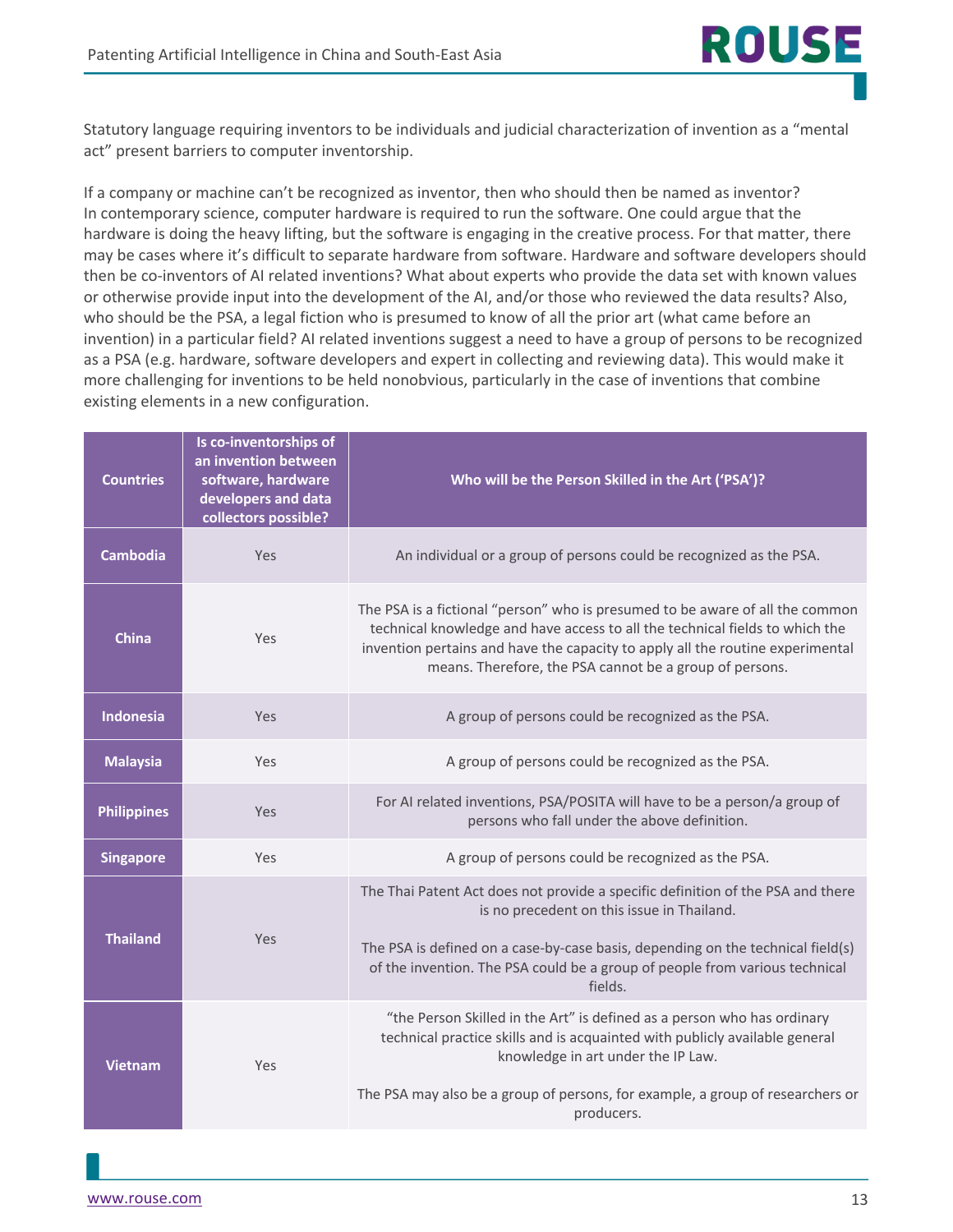### **Patent infringement**

An AI driven machine is able to self-operate and through its own operation and findings eventually to infringe a third party's patent. The company/operator placing the machine in the field may be unaware of a particular infringing act of the machine which raises the question whether the company/operator could be held liable for indirect infringement and contributory infringement in the surveyed countries?

| <b>Countries</b>   | Indirect infringement?                                                                                                                                                                                                                                                                                                                                                                                                                                                                                                                                                                                                                                                                                                                                        |  |  |
|--------------------|---------------------------------------------------------------------------------------------------------------------------------------------------------------------------------------------------------------------------------------------------------------------------------------------------------------------------------------------------------------------------------------------------------------------------------------------------------------------------------------------------------------------------------------------------------------------------------------------------------------------------------------------------------------------------------------------------------------------------------------------------------------|--|--|
| <b>Cambodia</b>    | There are no specific regulations on liability of an owner of AI machine in this instance.<br>General principles of Tort law may apply.                                                                                                                                                                                                                                                                                                                                                                                                                                                                                                                                                                                                                       |  |  |
| <b>China</b>       | The company/operator could be held liable for indirect infringement ("induce" or "help") if it<br>knows or should know the existence of the patent and knows or should know the machine's<br>behaviour will infringe a third party's patent.                                                                                                                                                                                                                                                                                                                                                                                                                                                                                                                  |  |  |
| <b>Indonesia</b>   | Yes, there is no need to prove the company's knowledge.                                                                                                                                                                                                                                                                                                                                                                                                                                                                                                                                                                                                                                                                                                       |  |  |
| <b>Malaysia</b>    | There are no statutory provisions for contributory infringement in Patents Act. Contributory<br>infringement is governed by the common law position on joint tortfeasorship.                                                                                                                                                                                                                                                                                                                                                                                                                                                                                                                                                                                  |  |  |
| <b>Philippines</b> | Indirect infringement is unlikely since there is the requirement to establish that the<br>company/operator has "actively inducing the infringement of a patent".                                                                                                                                                                                                                                                                                                                                                                                                                                                                                                                                                                                              |  |  |
| <b>Singapore</b>   | There are no statutory provision for contributory infringement in Patents Act. Contributory<br>infringement is governed by the common law position on joint tortfeasorship.                                                                                                                                                                                                                                                                                                                                                                                                                                                                                                                                                                                   |  |  |
| <b>Thailand</b>    | There are no statutory provisions for contributory infringement in the Patent Act. There is<br>concept of joint tortfeasorship under civil and criminal law. Section 84 of the Penal Code<br>provides that: "Whoever, whether by employment, compulsion, threat, hire, asking as<br>favour or instigation, or by any other means, causes another person to commit any offense<br>is said to be an instigator." Therefore, in the case of criminal proceedings of patent<br>infringement, Section 84 of the Penal Code may be applicable. intention of the company<br>needs to be proven. The company/operator could be liable to pay civil damages because civil<br>infringement requires no knowledge or intention.                                          |  |  |
| <b>Vietnam</b>     | There is no concept of "indirect infringement" or "contributory infringement" under<br>Vietnamese laws. It is not clear whether the company/operator could be considered as a<br>direct infringer because it owns the AI machine and AI machine is not a legal entity under<br>Vietnamese laws, therefore it cannot be a direct infringer. To infringe a patent, it requires an<br>active act and intention. Therefore, the company/operator might not be held liable as a<br>direct infringer. If damages are caused as a result of the infringement, the<br>company/operator has an obligation to compensate damages because it is the owner of the<br>AI machine under the Civil Code, though it is unaware of the infringement acts of the AI<br>machine. |  |  |